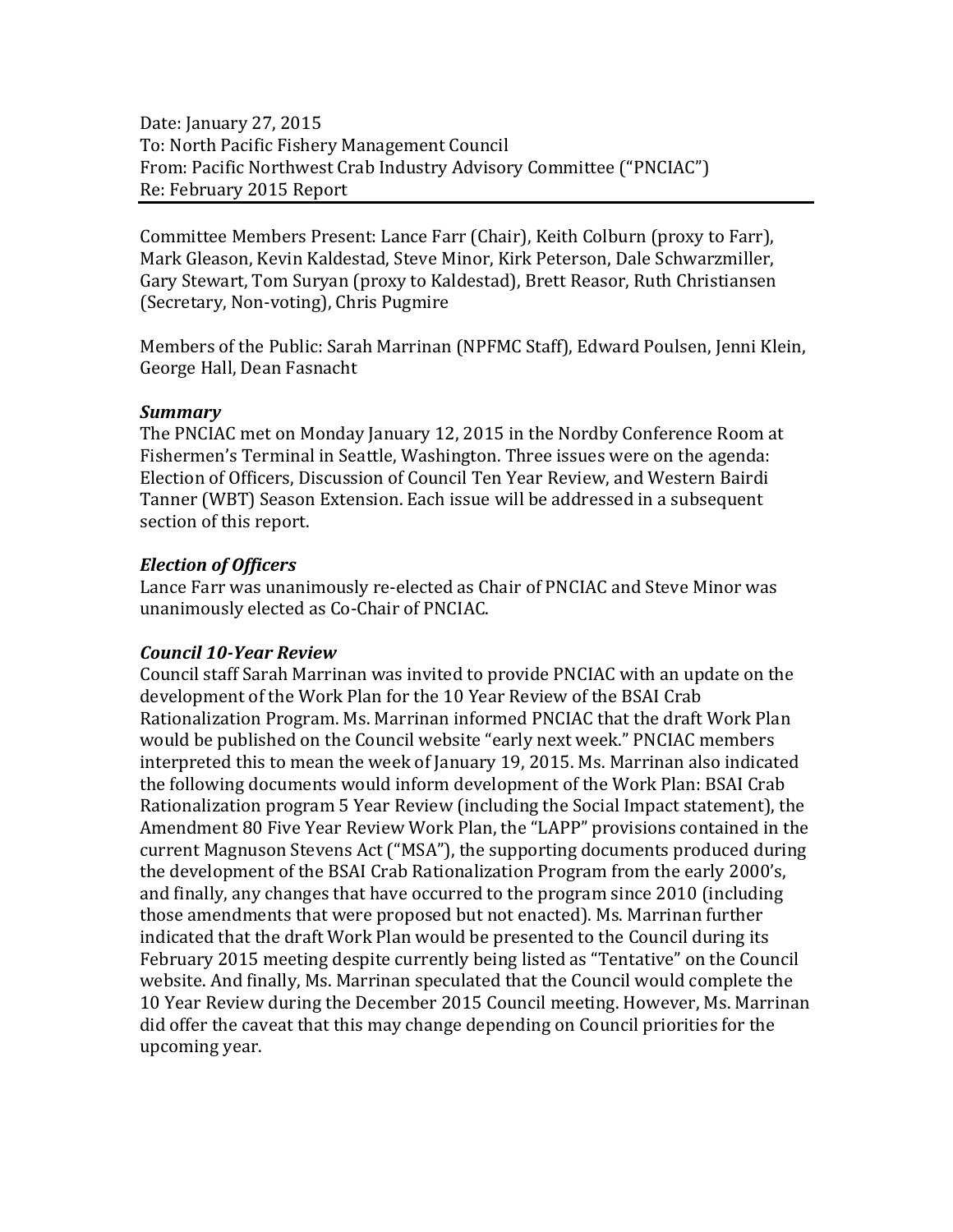After lengthy discussion, the assembled members of PNCIAC agreed upon the following Statement of Principles and recommendations regarding the BSAI Crab Rationalization Program:

- During the 10 years of its existence the Bering Sea/Aleutian Islands (BSAI) Crab Rationalization program has been thoroughly examined, scrutinized, and analyzed. There have been a number of significant program amendments enacted to address concerns and/or problems with the Program. At this point in time participants feel the Program is working well and processes are in place to address issues that may be identified from time to time.
- The members of PNCIAC feel that any issues related to the Right of First Refusal (ROFR) provisions in the Program can be addressed under the civil contract process originally envisioned by the Council during the development of the Program.
- There is an existing process in place for addressing issues related to Emergency Relief from Regional Landing requirements. In addition, there is an annual reporting requirement associated with this process. The members of PNCIAC feel this process is working well and is adequate to address issues related to Emergency Relief from Regional Landing requirements.
- There are several ongoing industry-led efforts to address concerns over crew compensation, active participation, and lease rates. In addition, there is an annual reporting requirement whereby crab-harvesting cooperatives inform the Council of their efforts to address the aforementioned issues. Finally mandatory annual Economic Data Reports ("EDR") capture information such as wages paid to crew and arm's length leasing information each year. As a result, if the Council has concerns based on information provided in the EDR's, the Council still has the option to address that issue(s) in the course of normal Council deliberations. The members of PNCIAC feel these efforts are working well and the Council has sufficient information at its disposal to determine the efficacy of industry-led efforts and act accordingly if it feels these efforts are not achieving Council intent.
- Members of PNCIAC feel that issues related to Price Formulation and the Arbitration Program are being adequately addressed by the Arbitration organizations.

## *Western Bairdi Tanner (WBT) Season Extension*

PNCIAC members had a lengthy discussion about the possibility of the industry requesting a season extension for WBT. Several members of PNCIAC spoke to a 2014 Agenda Change Request ("ACR") made by the Alaska Bering Sea Crabbers (ABSC) requesting the Board of Fisheries (BoF) consider a permanent change to the season date during its March 2015 meeting. These PNCIAC members further noted the Boards intent to delay consideration of the issue until the Board has "another years worth of fishery data." Noting the Board's desire for additional fisheries data, PNCIAC members agreed to draft a letter to the Board as a follow up to ensure that Alaska Department of Fish & Game (ADF&G) personnel is collecting this